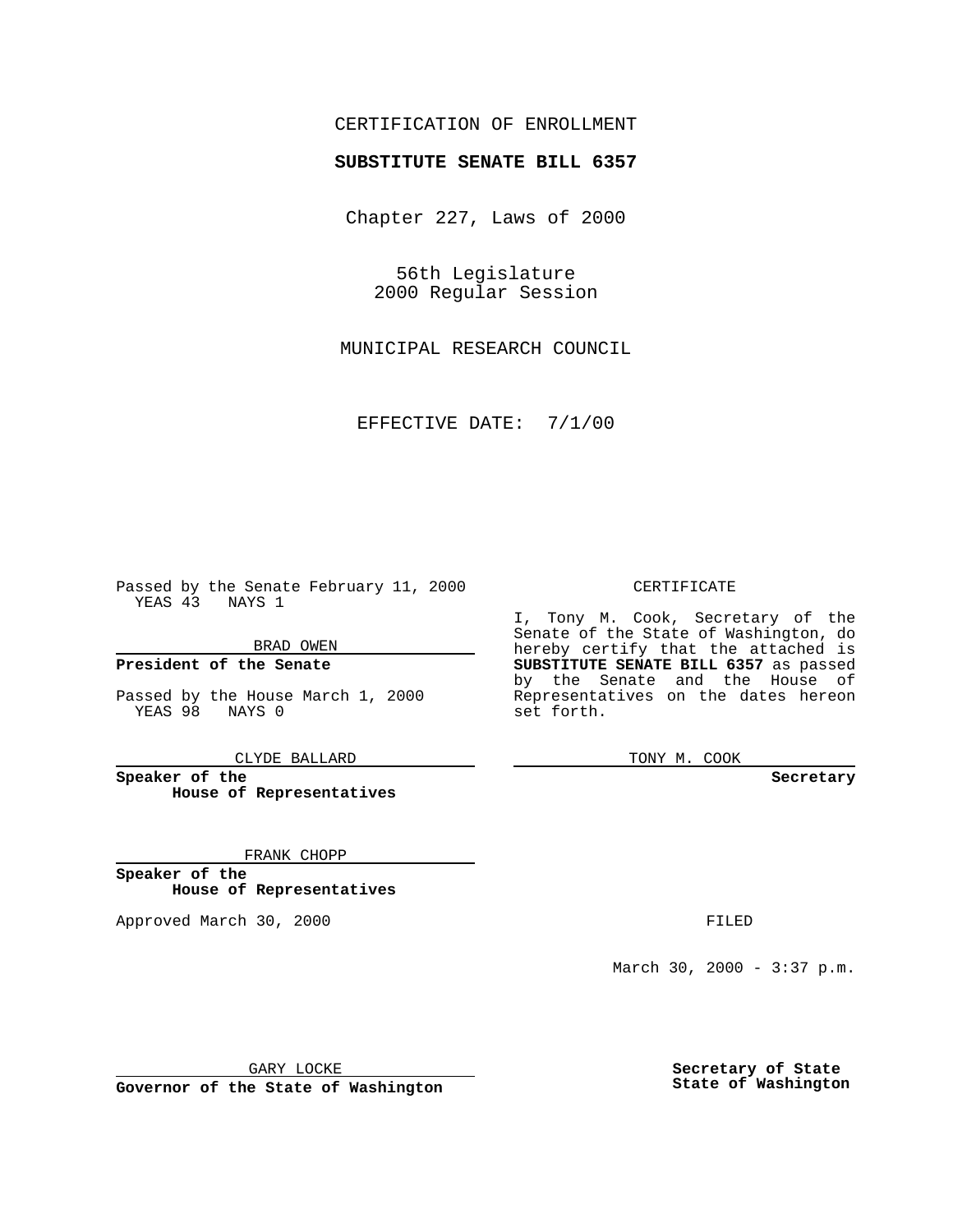## **SUBSTITUTE SENATE BILL 6357** \_\_\_\_\_\_\_\_\_\_\_\_\_\_\_\_\_\_\_\_\_\_\_\_\_\_\_\_\_\_\_\_\_\_\_\_\_\_\_\_\_\_\_\_\_\_\_

\_\_\_\_\_\_\_\_\_\_\_\_\_\_\_\_\_\_\_\_\_\_\_\_\_\_\_\_\_\_\_\_\_\_\_\_\_\_\_\_\_\_\_\_\_\_\_

Passed Legislature - 2000 Regular Session

#### **State of Washington 56th Legislature 2000 Regular Session**

**By** Senate Committee on State & Local Government (originally sponsored by Senators Patterson, Horn, Haugen, Honeyford, Loveland, Winsley, Kline, McCaslin, Gardner and Spanel)

Read first time 02/04/2000.

 AN ACT Relating to funding the municipal research council; amending RCW 66.08.190 and 43.110.030; adding a new section to chapter 43.110 RCW; repealing RCW 43.88.114; providing an effective date; and declaring an emergency.

BE IT ENACTED BY THE LEGISLATURE OF THE STATE OF WASHINGTON:

 NEW SECTION. **Sec. 1.** A new section is added to chapter 43.110 RCW to read as follows:

 The city and town research services account is created in the state treasury. Moneys in the account shall consist of amounts transferred under RCW 66.08.190(2) and any other transfers or appropriations to the account. Moneys in the account may be spent only after an appropriation. Expenditures from the account may be used only for city and town research.

 Unobligated moneys remaining in the account at the end of the fiscal biennium shall be distributed by the treasurer to the incorporated cities and towns of the state under RCW 66.08.190(1)(b). The treasurer may disburse amounts appropriated to the municipal research council from the city and town research services account by warrant or check to the contracting parties on invoices or vouchers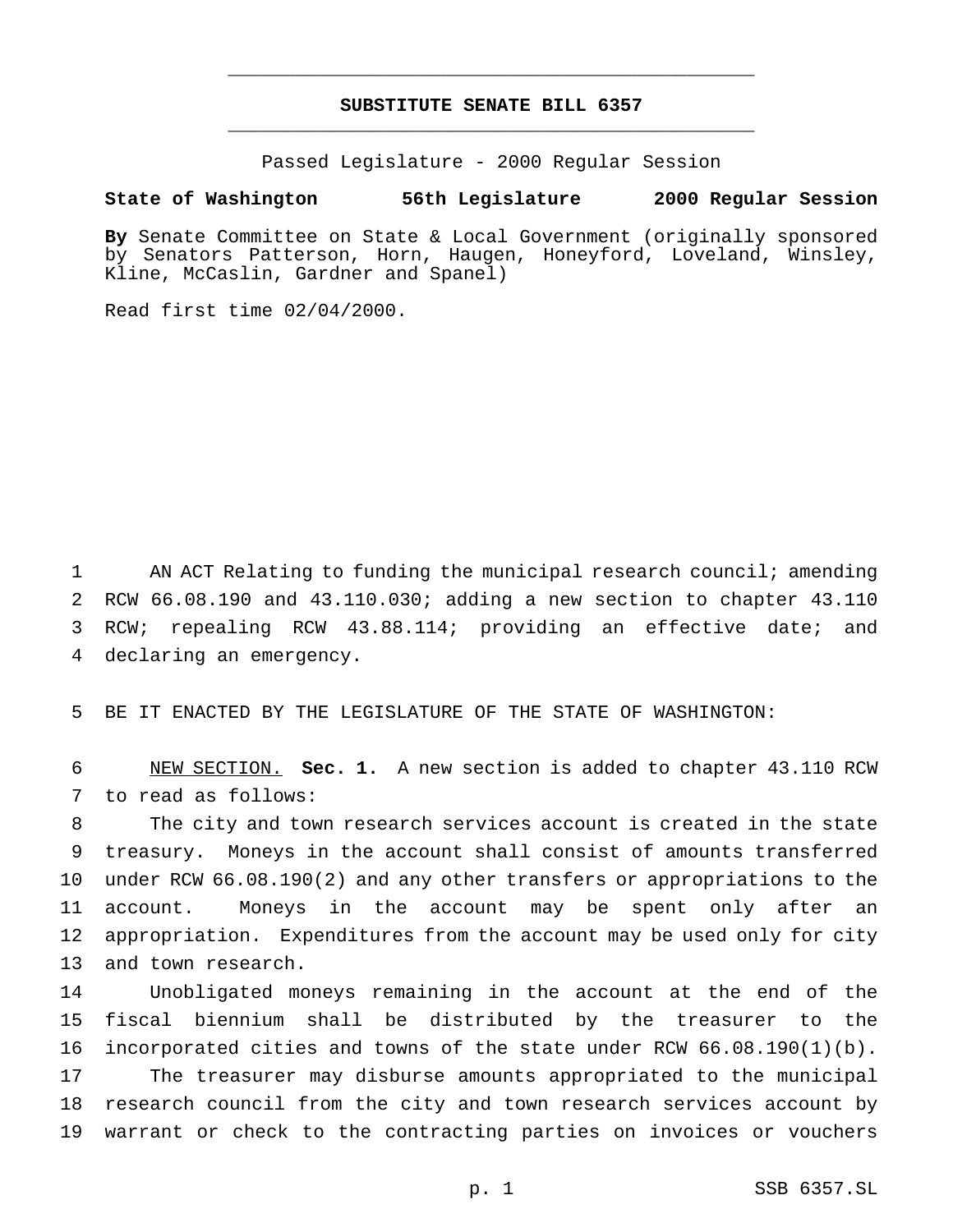certified by the chair of the municipal research council or his or her designee. Payments to public agencies may be made in advance of actual work contracted for, at the discretion of the council.

 **Sec. 2.** RCW 66.08.190 and 1995 c 159 s 1 are each amended to read as follows:

 (1) When excess funds are distributed, all moneys subject to distribution shall be disbursed as follows:

8  $((+1))$  (a) Three-tenths of one percent to border areas under RCW 66.08.195; and

 $((+2)^{n})$  (b) From the amount remaining after distribution under  $(a)$ 11 of this subsection  $((+1)$  of this section)), fifty percent to the general fund of the state, ten percent to the counties of the state, and forty percent to the incorporated cities and towns of the state. 14 (2) During the months of July, October, January, and April of each 15 year, prior to disbursing the distribution to incorporated cities and 16 towns under subsection (1)(b) of this section, the treasurer shall

17 deduct from that distribution an amount that, when combined with any 18 cash balance in the city and town research services account, will fund that quarter's allotments under RCW 43.88.110 from any legislative 20 appropriation from the city and town research services account. The 21 treasurer shall deposit the amount deducted into the city and town research services account.

23 (3) The governor may notify and direct the state treasurer to withhold the revenues to which the counties and cities are entitled under this section if the counties or cities are found to be in noncompliance pursuant to RCW 36.70A.340.

 **Sec. 3.** RCW 43.110.030 and 1997 c 437 s 2 are each amended to read as follows:

 The municipal research council shall contract for the provision of municipal research and services to cities, towns, and counties. Contracts for municipal research and services shall be made with state agencies, educational institutions, or private consulting firms, that in the judgment of council members are qualified to provide such research and services. Contracts for staff support may be made with state agencies, educational institutions, or private consulting firms that in the judgment of the council members are qualified to provide such support.